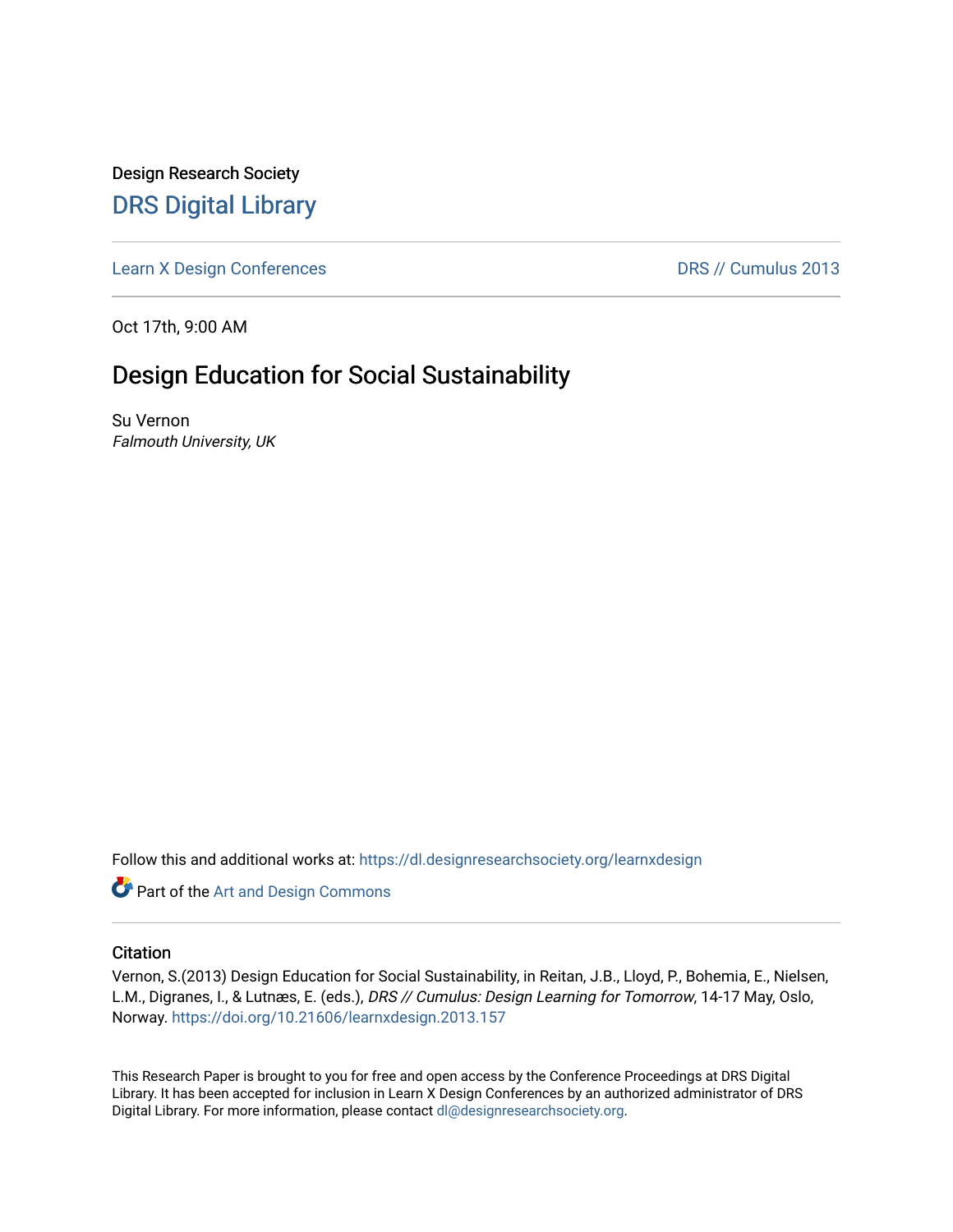DRS // CUMULUS 2013 2nd International Conference for Design Education Researchers Oslo, 14–17 May 2013



# **Design Education for Social Sustainability**

Su VERNON<sup>\*</sup> Falmouth University, UK

 $\overline{a}$ 

*Abstract: In a changing world how do we educate students for equitable global sustainability and embed design for social need in curricula? This paper explores pedagogic methods for people-centred design and considers the benefits this can provide for students, whilst preparing them for future careers in a globally challenging environment. Examples of user-focused design relating to health, wellbeing and education illustrate social and community issues driving design ideation, process and outcome. Inherent value gained through experiential learning is analysed alongside associated assessment issues. Researched case studies indicate that students engaging with people-centred projects and learning through leading acquire enhanced multi-faceted professional and personable skills. A correlation is then explored between education for social sustainability and students gaining 'softer' employability skills. Studies suggest they understand the interlocking complexities of design and social behaviour and are better prepared as future sustainable thinkers and innovators. The paper culminates in the development of an educational digital content resource, the 'People-Centred Project Platform', designed for the clustering and sharing of information relating to community methods of working and is relevant for any arts and design discipline.* 

*Keywords: Social Sustainability, Participatory Design, Design Pedagogy.* 

<sup>\*</sup> Corresponding author: Falmouth University, UK | e-mail: susan.vernon@falmouth.ac.uk

Copyright © 2013. Copyright in each paper on this conference proceedings is the property of the author(s). Permission is granted to reproduce copies of these works for purposes relevant to the above conference, provided that the author(s), source and copyright notice are included on each copy. For other uses, including extended quotation, please contact the author(s).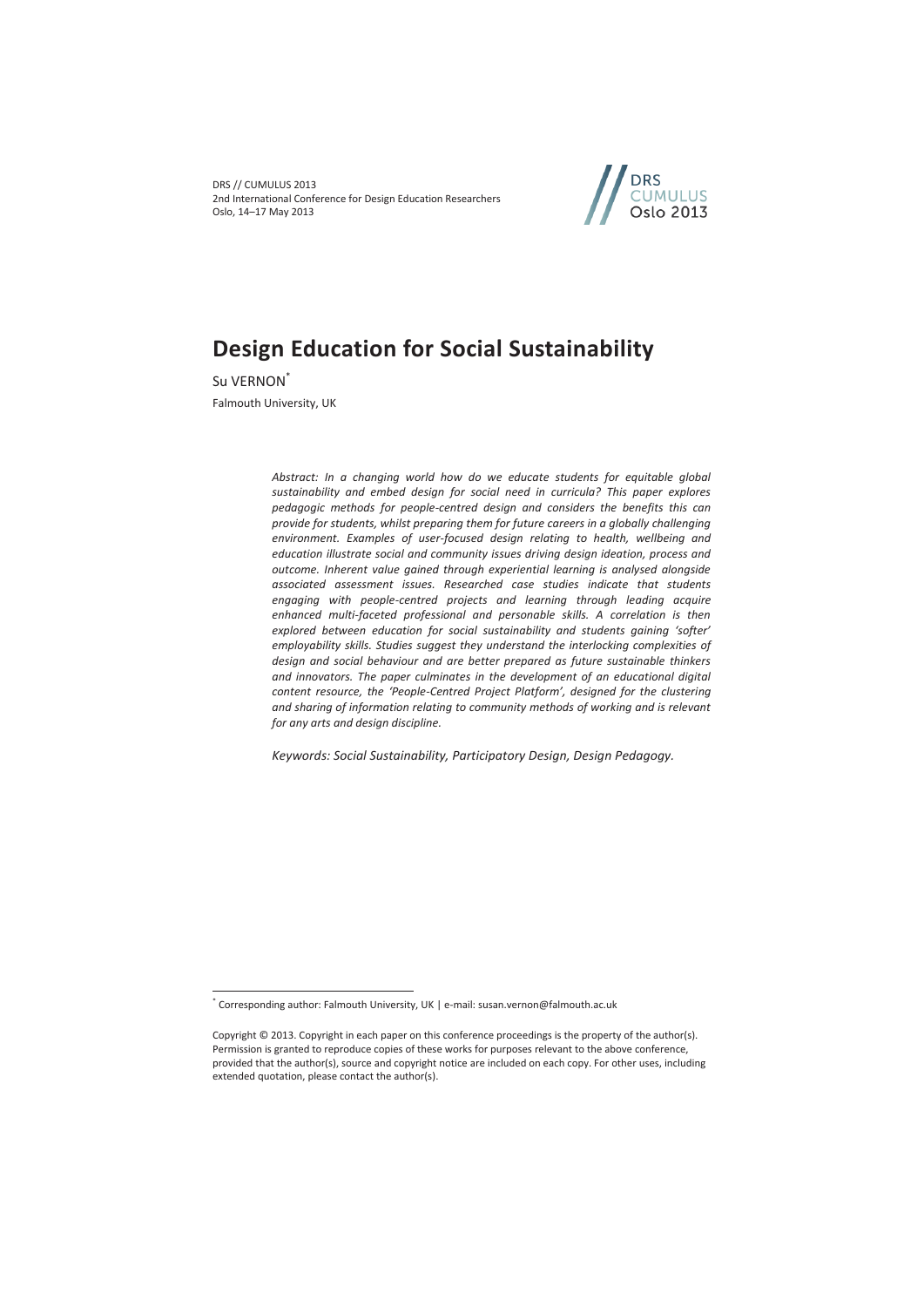# **Design Education for Social Sustainability**

 How do we as educators prepare students for future design careers in a globally challenging environment? Within university curricula we need to ensure we are educating future designers, as interdisciplinary thinkers, leaders and problem solvers with knowledge to address social and environmental concerns. Teaching design for sustainability requires an understanding of societal needs and human behaviour as well as concern for environmental issues.

This paper explores a pedagogic approach to community centred and participatory design through the use of tools and methods adopted and developed by 3D Designers. The educational benefits to students are highlighted, and a causal link established between participatory project work and the development of 'softer' employability skills.

Whilst preparing students as future thinkers, innovators and leaders, the transformative learning that takes place is recognised through the enhancement of long-term, life and professional skills.

#### *Design Now*

Design as a discipline is evolving with less emphasis on producing things and more focus on creating socially responsible ideas and solutions driven by people-centred, participatory design. Globally we are facing a critical environmental situation and need to question the role of the designer within today's society. In a rapidly changing world we need design thinkers to engage with socio-environmental issues and provide longerterm solutions for products and systems that can enhance life and well-being for all. Barnwell (2011, p.184) states that "Today we need new visionaries to provide sustainable visions to aim for; we need to shift our focus from things to people –we need to realign our design orientation".

Manzini (2010, p. 11) states that design schools can be "active agents of sustainable change" and can "promote social innovation which is sensitive to cultural and social diversity". Participatory design requires developing specific research methods to engage people in a design process, and initially techniques borrowed from the social sciences provided a framework for gathering information to drive solutions from a user perspective. Design ethnography techniques have since evolved to become owned and developed by designers, and Sanders (2001, p. 6) refers to the "blurring of boundaries" between designers and social scientists, and that designers "need to learn how to become involved in the creation and construction of the new tools".

Bichard & Gheerawo (2011, p. 46) question how designers can also be ethnographers within the normally tight time constraints of a design brief. They state that, "many designers who have engaged in ethnography have also re-imagined it" and give the example of the IDEO $^1$  methods cards, created for "design teams to use in empathic research and human-centred design".

Designers now have an intrinsic role in the whole research and design process and create their own visual and participatory research tools, gathering information, interpreting research and developing outcomes. In participatory design the 'user' becomes the participant and co-designer, and is central to the design process. Lee (2011, p.21) defines a current shift in design from "designing *for* people" (a usercentred design approach) to "designing *with* people" (a co-design or participatory design approach). Thus a more integrated design ethnography process is evolving to inspire people-driven design solutions. Designers have the ability to interpret raw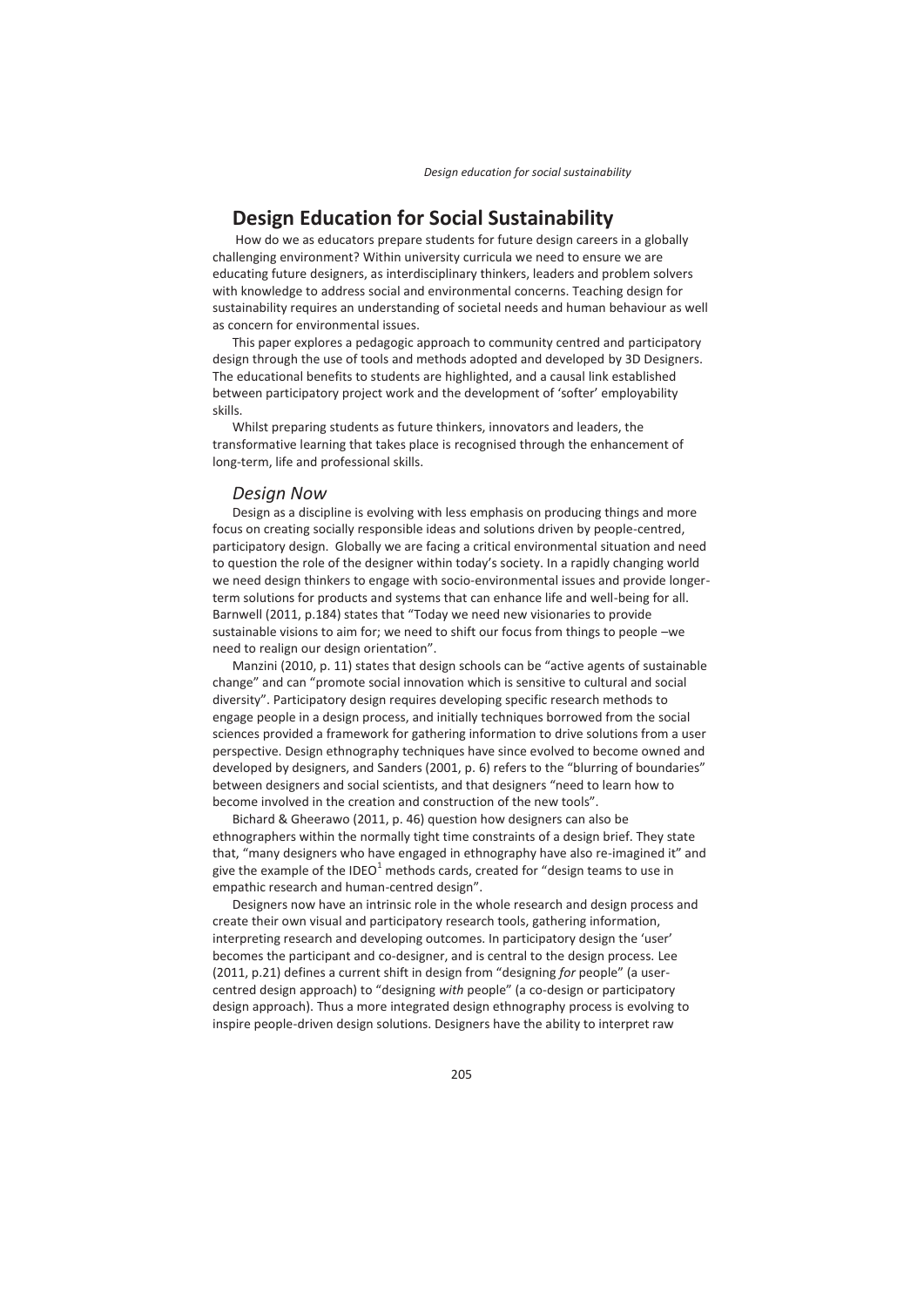information experienced firsthand with users, and identify nuances and the unexpected that can inspire ideas and innovation. Design methods drawing on ethnographic and social science research practice have become established within the design profession and major design companies such as IDEOrecognize the value in using design ethnography and have lead commercial innovation in this area. Julier (2007, p. 6) states, "design processes involved now go beyond the object and into the systems that both contain it and provide the infrastructures through which it flows".

We need to prepare students as future designers and leaders in this field and develop effective pedagogy in people-centred design within curricula. Enabling students to use an immersive experience within the everyday, seeing life through others eyes and creating design solutions to address the social needs of our time.

### *Pedagogic process model for participatory design*

Pedagogic methods are used to embed user-centred and participatory design in the course curriculum. Students on the 3D/ Sustainable Product Design bachelors course at Falmouth University engage with projects involving different groups of people in the community. Methods of interactive designing with people underpin project work, often relating to health, wellbeing and education. Students are required to question the context surrounding their projects and the role and impact of their designs on people, society and the environment.

The eclectic nature of design utilises an ability to gather and synthesize information and to search for a seed of inspiration to spark ideation. Bichard & Gheerawo (2011, p. 54) refer to this as "the search is for creative insights" and that "designers relinquish their leadership position when working with users".

Studio based teaching is intrinsic to our discipline and naturally creates a conducive environment for orchestrating collaborative idea generation. The additional step is to take research and ideation methods out of the studio and into the community to create firsthand design experiences outside the familiarity of the studio environment. This demands a different approach to a user-focused or client focused activity, it can be a dive into the unknown and the unpredictable, and requires engaging with people who don't necessarily connect with a design language, often in challenging situations.

Students whilst studying engage with participatory design methods through community focused project work. This is introduced to second year students through staff-led group projects, which aim to develop research methods and equip students with knowledge and experience of designing with people. Initial workshops explore issues such as diversity and inclusivity to engender respect and acceptance of others and challenge preconceptions of people and society. Students focus on designing with people for people within the local community, using creative research methods they engage with people and look for design problems and creative solutions.

In the final year students run their own context driven self-directed projects and it is at this point that their individual interests develop and the extent that they engage with community methods of working is determined.

#### *Pedagogic process*

A pedagogic process toolkit was developed to enable research and process to be mapped within user-led and community based student projects. It assists collaborative working and identifies sections covering the whole project journey from approaching organizations to assessment. It acts as a self-directed project tool to assist students organising projects, and an advisory checklist for staff to oversee the process. There are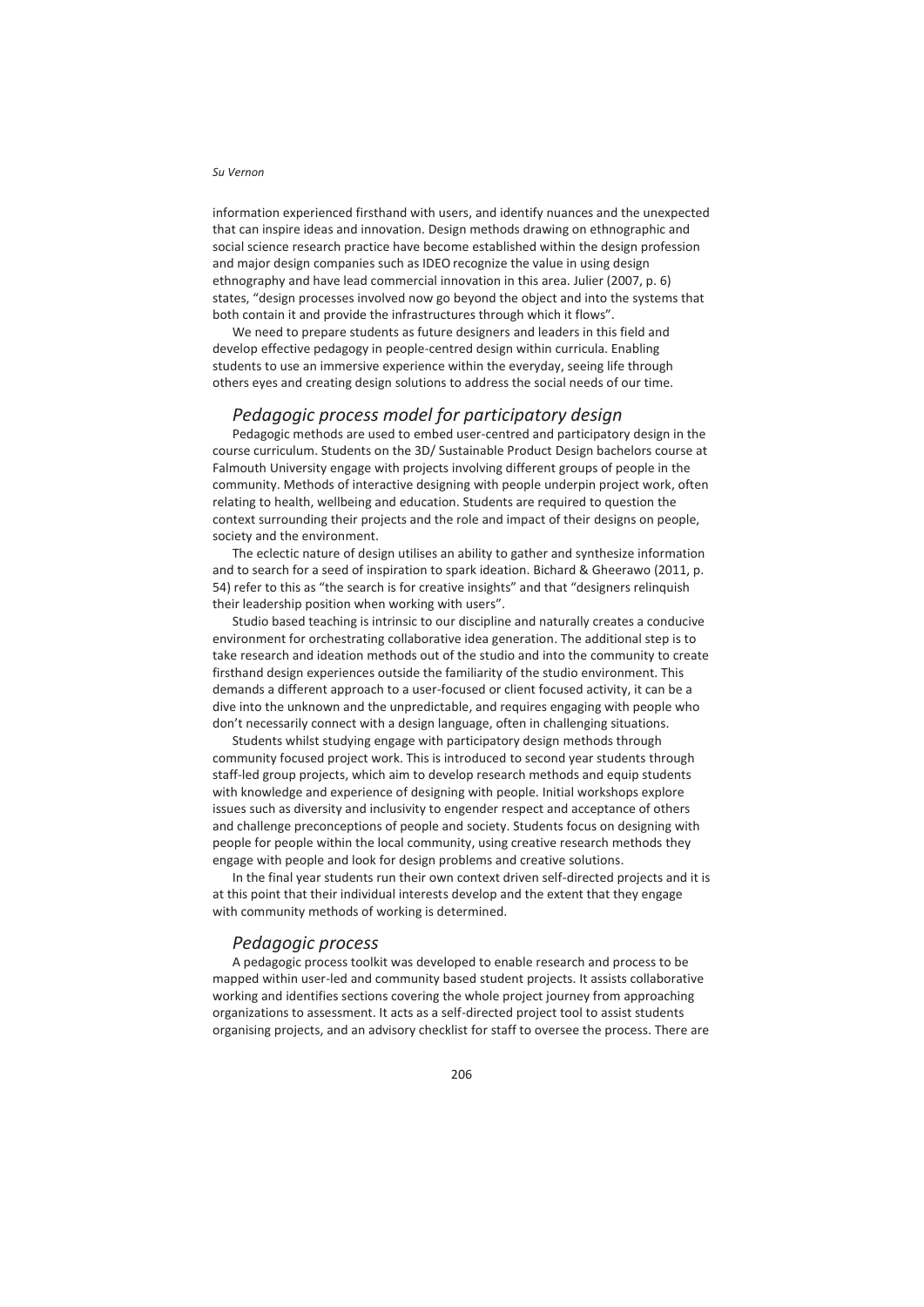three main sections covering: Preparation, Process, Engagement and Assessment. Preparation at the start of the process can be staff and/or student led and Assessment at the end is primarily staff-led. The Process & Engagement section is predominantly student led and is divided into subsections: Introduction, Interaction & Invention, Outcomes and Evaluation.

|  | Table 1. Pedagogic Process Toolkit |  |  |
|--|------------------------------------|--|--|
|--|------------------------------------|--|--|

| Preparation | <b>Process &amp; Engagement</b> | Assessment |
|-------------|---------------------------------|------------|
|             |                                 |            |

| Introduction   Interaction &   Outcomes | Evaluation |
|-----------------------------------------|------------|
| Invention                               |            |

| Preparation              | Project pre-planning e.g.                                                    |
|--------------------------|------------------------------------------------------------------------------|
|                          | Making connections                                                           |
|                          | Enabling a multiple working relationship between stakeholders                |
|                          | Arranging preliminary meetings/ site visits                                  |
|                          | Communicating with organisations                                             |
|                          | Establishing project parameters, participants and time frame                 |
|                          | Establishing a critical framework associated with the subject                |
|                          | Identifying appropriate research methods                                     |
| <b>Introduction</b>      | <b>Engagement activities</b>                                                 |
|                          | Building trust with user-groups                                              |
|                          | Establishing project rules for social engagement                             |
|                          | Setting the scene & context                                                  |
| <b>Interaction &amp;</b> | Co-generation of ideas                                                       |
| <b>Invention</b>         | Iterative process developing and testing ideas with and for people           |
| <b>Outcomes</b>          | Actual: object/system/concept/event/recommendation                           |
|                          | Social: conclusion/ celebration/ giving something back                       |
| Evaluation               | Student led evaluation                                                       |
|                          | Compile evaluation from all stakeholders: organisers, participants, students |
| <b>Assessment</b>        | Establish work required for assessment                                       |
|                          | Ensure learning outcomes are fulfilled                                       |
|                          | Project outcome: object/ system/ concept/ visualisation                      |
|                          | Process journey: evidence, record, reflect                                   |

Two case studies illustrate how this process can be applied to a design project. The projects are examples of inclusive, social and community led projects, organized by final year students, they follow a collaborative methodology and working practice within the pedagogic process toolkit.

### *Case study 1 - BootUp Garden project*

A group of disadvantaged school pupils participated in a co-design project organized and directed by a final year student. It involved liaising with stakeholders: activity garden staff, school staff and pupils. The pupils participated in co-design and idea generation activities over one term and created water collection and transportation solutions for the site. The project generated a recycled water container, which grew out of the co-design participatory process. However the most important outcome was the sense of community generated through shared participation and the social and educational benefits gained by the pupils. At a celebratory concluding event, all pupils were presented with a book that documented their journey and discovery and it was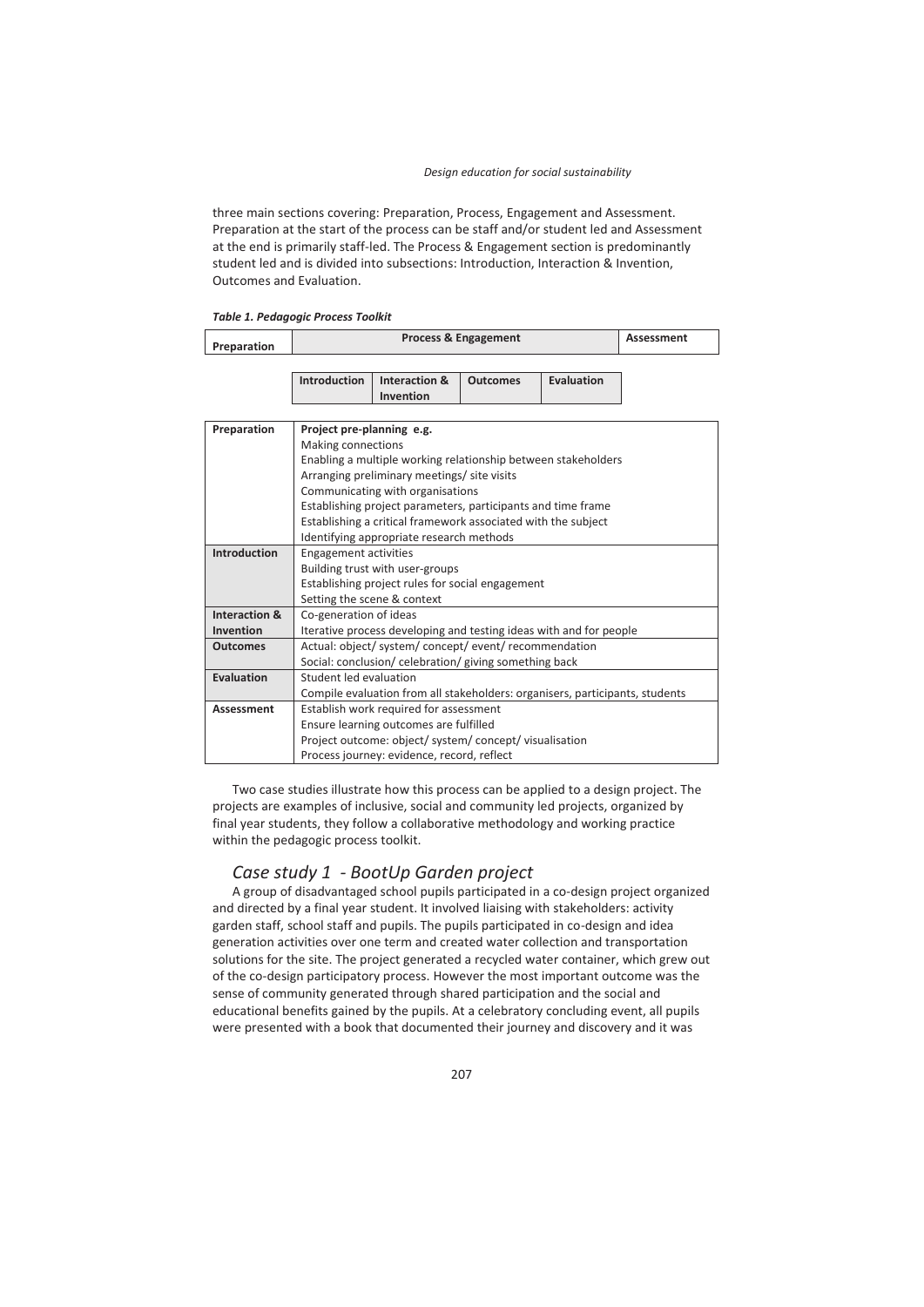this 'giving back' that was most meaningful and memorable. Key learning success factors were reflected in the confidence gained by the pupils, and the confidence gained by the student, learning through leading.

|                | feedback from stakeholders                                                     |
|----------------|--------------------------------------------------------------------------------|
| Pupils         | "loved it, it's better than school"                                            |
|                | "less restricting and more creative than school"                               |
| Garden Manager | "helped with team work and confidence building"                                |
|                | "developing their social skills"                                               |
|                | "through the process of design, the children have learnt that they can turn    |
|                | their ideas into practice"                                                     |
| School Teacher | "The children have learnt team work, being creative, to take part in           |
|                | discussions, practical skills, making friends, problem solving and the ability |
|                | to work independently"                                                         |
|                | "The project has been a fantastic experience for the children who have         |
|                | learnt to be creative and voice their own opinions. They have gained           |
|                | confidence"                                                                    |
| Student        | "Being asked their opinions and working on a live brief has given the          |
|                | children a sense of responsibility and determination"                          |
|                | "Empowering children through design, using design as a tool to build           |
|                | confidence. - Learning social skills through design"                           |
|                | "I learnt so much - changed how I design - more valuable way of designing"     |

*Table 2. Case Study 1, BootUp Garden project.* 

## *Case Study 2 – Memory Game*

 Using co-design methods this final year student worked with a group of dementia sufferers, their carers and a NHS Dementia care trainer in a 'Memory Café' venue. Trust was established over several weeks of visiting the centre, and the memory game was co-designed with the participants using cognitive stimulation activities. The final product was an interactive memory prompt, which created discussion and reminiscences amongst the group.

The student (designer) was leading the process as a more user-centred activity and the group, in the latter stages, became a focus group to refine and test the concept. The memory game was successful as a product with commercial possibilities. The success of the project was mainly due to the social interaction with the group and the student's role as facilitator of the process.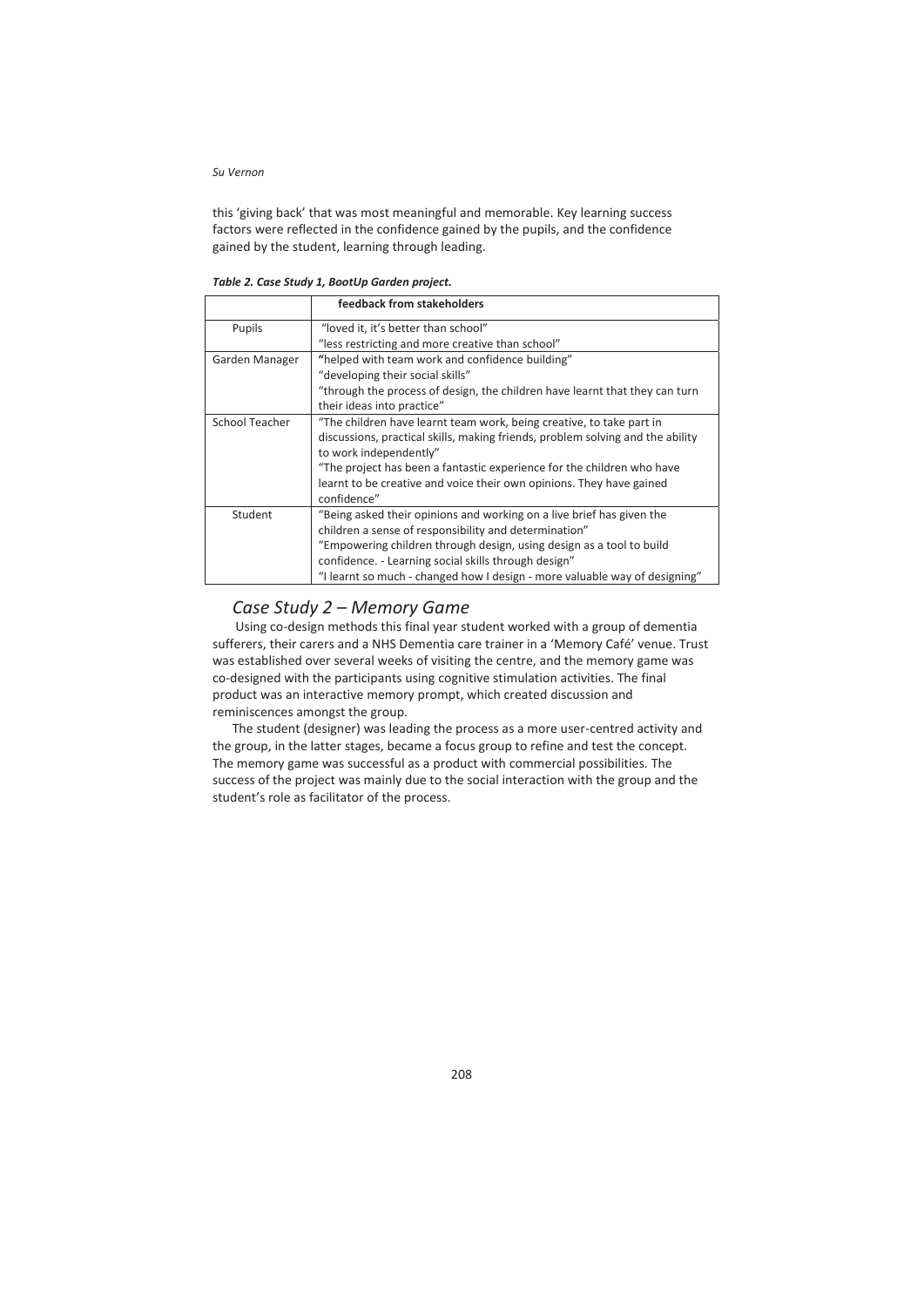|                         | feedback from stakeholders                                          |
|-------------------------|---------------------------------------------------------------------|
| Occupational therapist  | "We've all enjoyed this and got a lot out of it, it's fantastic"    |
|                         | "People in further stages would really benefit from this            |
|                         | reminiscence too"                                                   |
|                         | "A good way to learn about other people. Sensitive issues were      |
|                         | raised and discussed"                                               |
| Health care assistant   | "It's a great conversation maker"                                   |
| Memory impaired clients | "We are getting more confident"                                     |
|                         | "Recalling happy days"                                              |
|                         | "Finding out things about people which you may not ask directly"    |
| Student                 | "I gained a better understanding of how valuable user engagement    |
|                         | can be during the development of concepts"                          |
|                         | "A rewarding experience of working with people in the 'real world". |

|  |  |  |  |  |  | Table 3. Case Study 2, Memory Game project. |  |  |
|--|--|--|--|--|--|---------------------------------------------|--|--|
|--|--|--|--|--|--|---------------------------------------------|--|--|

Both case studies required sensitive introductions and building trust and respect within the groups. It was important to establish a good relationship with them over a period of time and also create an end (celebratory) point to the project. Although the pedagogic process was similar both outcomes were different in their quality, refinement and commercial potential. In both studies the Preparation, Process and Engagement, and Assessment stages were clearly defined. The product outcomes were exemplary when matched with context and community engagement. Feedback and evaluation, a crucial component, from all stakeholders was commendable as was the students' clear contextual understanding of their process and journey. In both cases the process journey and social interaction benefits were almost more important than the specific product outcomes.

### *Learning, Assessment and Pedagogy*

Findings suggest that the project outcomes may not necessarily score highly on traditionally assessed design outcomes, such as product innovation and marketability. In many instances outcomes, often as a result of true collaboration, reached by collective consensus, can be diluted rather than driven by a designer's personal vision. However, what is apparent is the journey, the learning transition that students undergo experientially. Innovation is happening through process and engagement and not necessarily through project/ product outcomes.

Kolb's model of experiential learning' illustrates a cyclical process encompassing: 'Experiencing, Reflecting, Generalising and Applying' (Kolb 84, p. 42). If we apply Kolb's model to people-centred design projects, the cyclical nature of design process areas correlate with Kolb's definitions. His model includes convergent, abstract thinking and divergent, actual, experience. It provides a close correlation with a participatory design process methodology emphasizing the importance of journey and outcome. It also provides a checklist that can ensure all aspects of a design process are considered for assessment. The cyclical model is non-hierarchical and illustrates equality of process and outcome.

This then raises the question of the value (assessment) placed on the students' individual learning journey and the process of assessment. The benefits accrued by students need to be reflected in assessment by establishing clear guidelines on how and what is assessed, the criteria used and grading applied. Assessment must also allow for the unpredictable and the organic nature of community involvement in project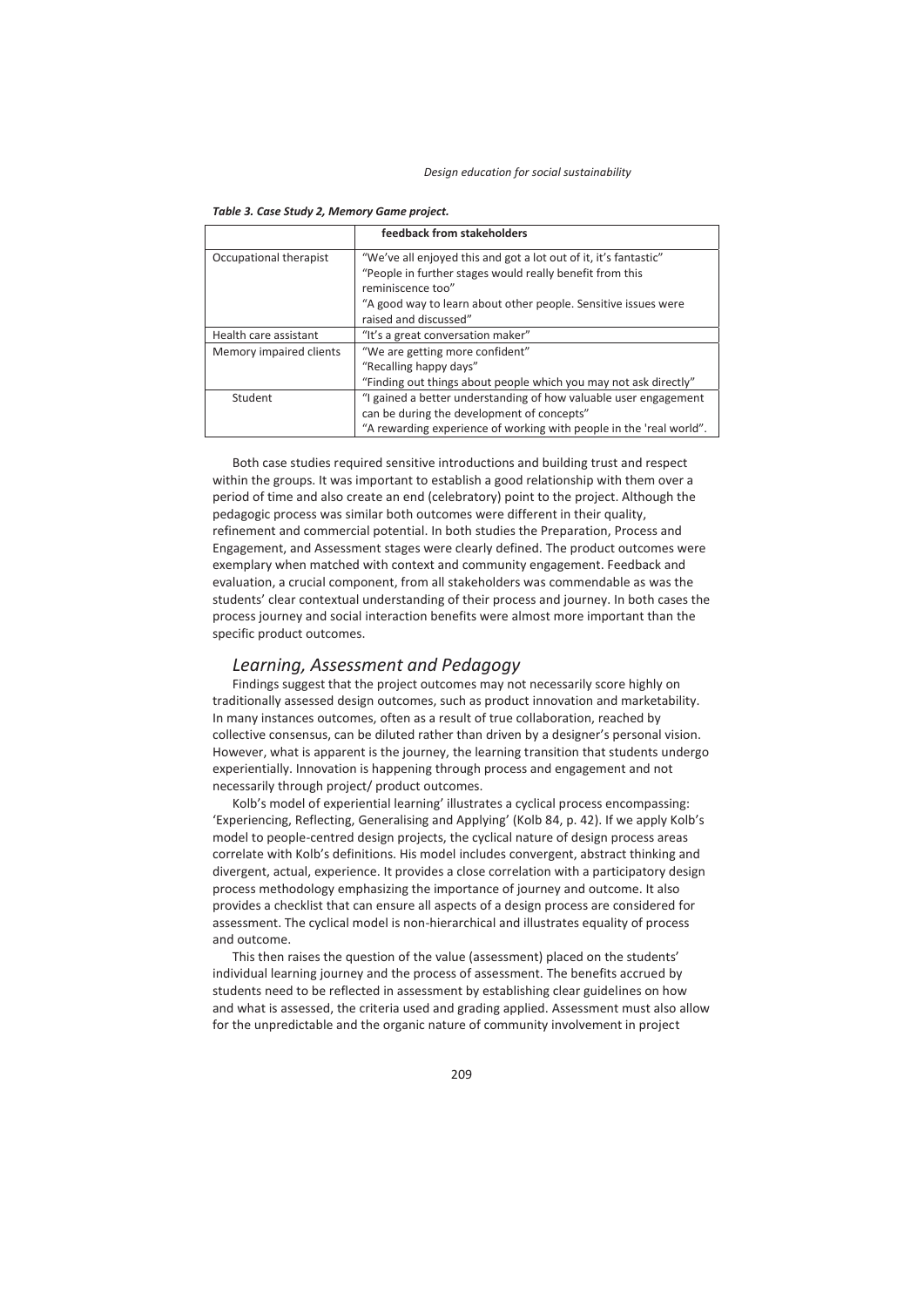development and recognise the value of experience, good or bad (a negative experience can often lead to a meaningful educational transition). Assessment needs to allow for the complexity of learning and the connections made between multi-faceted gathering of eclectic knowledge, metacognition and experience. Assessment criteria should focus on assessing participatory process, social engagement and allow for a range of possible outcomes.

Learning Outcomes need to be specified to ensure distance travelled, individual growth and personal skills gained by the student are acknowledged. Learning Outcomes (UK) as defined by QAA (2010) are segregated into 'Subject specific' and 'Generic'. Subject specific qualified by discipline are tangible and (in design) visible, but generic can be intangible, subjective and more difficult to evidence. Socially interactive projects provide a mechanism for making generic skills meaningful**,** as the success (or not) of the project is dependent on the effectiveness of the student's generic skills, such as: Management and leadership, Preparation & organization, Working with people and Communication skills.

Pedagogy for Employability (Pegg et all. 2012, p. 30) refers to staff and students working together towards a common objective and that "students are active partners in the educational process" also "it is important that a learner is able to recognize the part that each activity in which they engage plays in helping them demonstrate the attributes expected". Knight states that it is "vital that they recognize what they have been learning" (Knight et al. 2003). Through reflective learning, recording project journey and development, students analyse and acknowledge what they have learnt. It is important that they learn through an iterative process of experiential and reflective learning and evidence this transition for assessment. For example process journey could be evidenced through reflective analysis of: journals, reports, sketchbooks and blogs.

### *Observations & feedback*

Participatory and community driven projects enhance the students' learning experience by making them aware of issues around equality and diversity and the influence that they can have on social change and improvement. Through a holistically socially focused design education, students become flexible in their thinking, are open to ideas and gain respect for others' opinions. The educational benefits of community focused experiential learning encourage students to develop their ability to deal with complex social situations. They also experience the multi-faceted roles of the designer as facilitator, director and co-creator and their design ability is enhanced through designing with and for others.

#### *Student feedback on their experience*

All students expressed a positive experience when working on people-centred and community focused projects: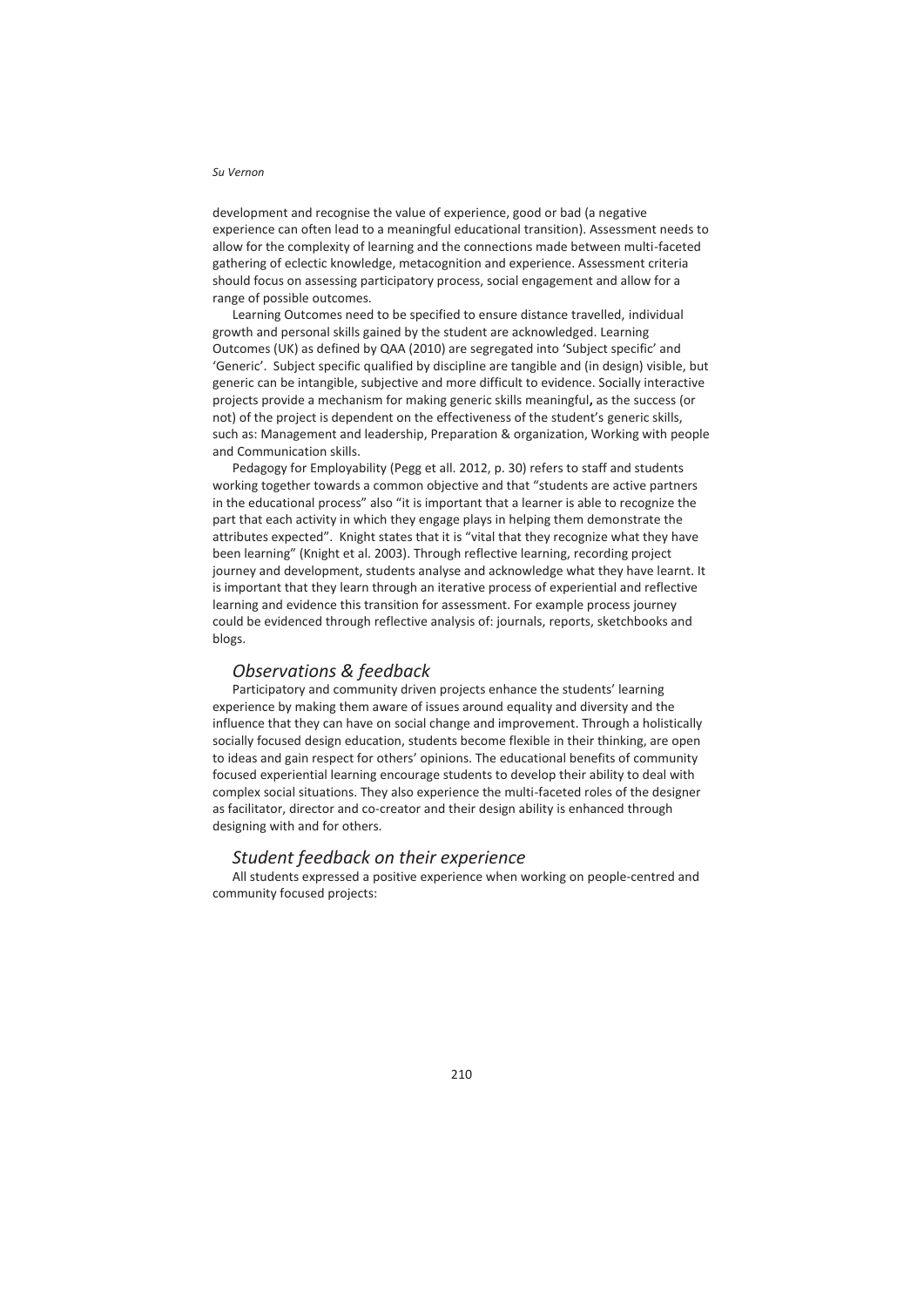#### *Table 3. Student comments.*

| "Changed my attitude to design"                              |
|--------------------------------------------------------------|
| "I value opinions and ideas"                                 |
| "No one is exactly who you think they are"                   |
| "Collective thinking"                                        |
| "Just talk to people to allow ideas to flow"                 |
| "Research never stops"                                       |
| "Incredible experience"                                      |
| "Work equally together"                                      |
| "Seeing what they think through the eyes of the child"       |
| "They reacted better if I asked them to help me help others" |

A survey was undertaken with 22 students who had graduated over a three year period, 2009-12, to ascertain their perceived benefits of working on people-focused design. This included students who had worked on Dott Cornwall<sup>2</sup> projects whilst studying, where they greatly benefited from working alongside professional companies<sup>3</sup>, gaining experience of using meaningful research methods and how these were applied to social design contexts. Thackera (2011, p.7) described Dott's methodology as, "start with existing grassroots activity and then create frameworks and platforms that enable these activities to grow and develop".

Graduates were asked to reflect on the people-centred projects they had worked on whilst studying at university and to comment on their personal and design experiences. They analysed how community interaction had influenced their projects' direction and outcomes. They were also asked to list the personal and professional skills they had learnt and developed and how their experience had influenced their current career choice and their future prospects and ambitions.

All graduates expressed the positive benefits of working with people and all stated that they gained increased confidence in themselves, their ability and ultimately confidence as a designer. They also found it had influenced their employment choice, how and where they were currently working and their ambitions for their future careers.

*Table 4. Graduate comments* 

| "applying worldwide for jobs focused on sustainable and social design"<br>"Creating informative and functional designs that resonate with the public service<br>customer of the future" | "I gained a great sense of community working with local people"<br>"All round experience and confidence"<br>"Learning how to approach people"<br>"a rewarding experience of working with people in the 'real world'<br>"I definitely gained confidence in both my personal and professional skills"<br>"I learnt a great deal of social skills"<br>"Improved my time management, telephone manner and design skills"<br>"Working with the user enhanced the quality, content and professionalism"<br><b>Employability context</b><br>"Working in a design communication role - I have always loved telling the stories |
|-----------------------------------------------------------------------------------------------------------------------------------------------------------------------------------------|------------------------------------------------------------------------------------------------------------------------------------------------------------------------------------------------------------------------------------------------------------------------------------------------------------------------------------------------------------------------------------------------------------------------------------------------------------------------------------------------------------------------------------------------------------------------------------------------------------------------|
| behind my designs"                                                                                                                                                                      |                                                                                                                                                                                                                                                                                                                                                                                                                                                                                                                                                                                                                        |
|                                                                                                                                                                                         |                                                                                                                                                                                                                                                                                                                                                                                                                                                                                                                                                                                                                        |
|                                                                                                                                                                                         |                                                                                                                                                                                                                                                                                                                                                                                                                                                                                                                                                                                                                        |
|                                                                                                                                                                                         |                                                                                                                                                                                                                                                                                                                                                                                                                                                                                                                                                                                                                        |
|                                                                                                                                                                                         |                                                                                                                                                                                                                                                                                                                                                                                                                                                                                                                                                                                                                        |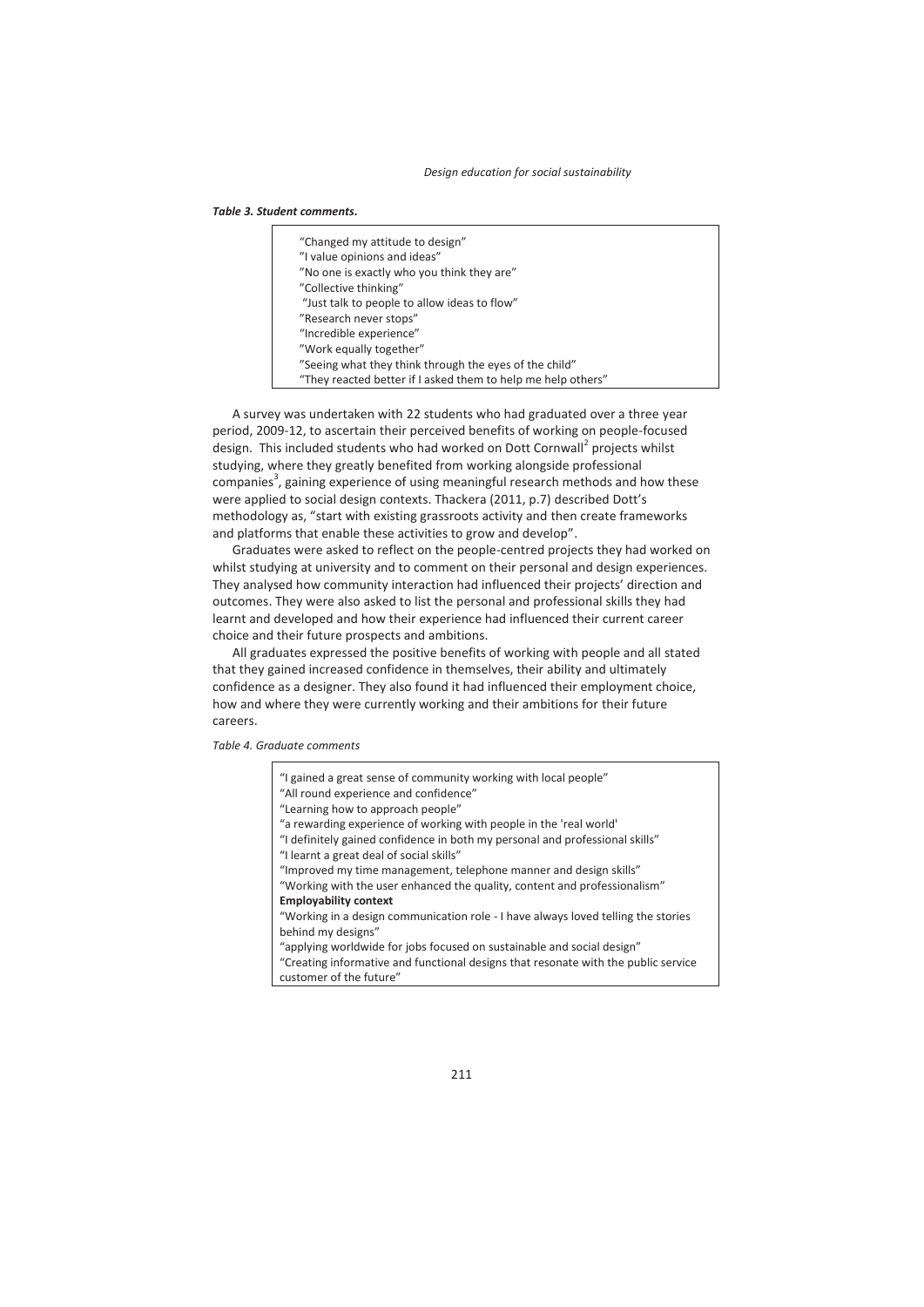### *'Softer' employability skills*

A constant factor that kept emerging from feedback was confidence; all students stated that they gained self-confidence from working on community focused projects.

The sharp rise in university fees in England has increased universities' focus on the employability characteristics of graduates. Elliott (2010, p.106) refers to the benefits of students' participation in education for sustainable development (ESD) projects as "developing knowledge of the wider social and environmental implications that surround their future professions". Students working on user-centred and community based projects experience multi-faceted roles such as: designer, organiser, facilitator and communicator. Indirectly they develop enhanced professional and 'softer' employability skills. They gain confidence in working with people, are equipped to face challenges, adaptable to change and are proactive initiators of collaborative working, able to identify and solve problems and tackle real world situations.

Research into transformative learning of 3D Design graduates who worked on socially interactive projects indicates there is a strong correlation between acquiring enhanced long-term life skills as a student and improved employability prospects. There is a causal link between working with communities, learning by leading and gaining 'softer', yet complex, employability skills such as empathy and self-confidence.

Knight & Yorke (2003, p.29) describe the 'softer' concept of employability as "encompassing developments that ought to stand them (students) in good stead for a life time".

Key 'softer' life skills that are orchestrated, promoted and acquired through experiential learning on people-centred projects include: communication skills, powers of negotiation, empathy, people skills, social responsibility and confidence. Feedback confirms that students working on people-centred projects find it instils confidence in their ability to relate to people, work with other disciplines and indirectly enhances their employability skills.

In the CareerEdge model of employability (Dacre Pool and Sewell 2007), selfconfidence and self-efficacy link to self-esteem & ultimately employability. This model is a useful holistic tool as it considers the whole spectrum of learning of the student and it illustrates a complexity of different factors contributing to employability. Confidence was the key characteristic that emerged from student feedback on people-centred projects. Confidence in self instils confidence in ability and ultimately employability. Confidence cannot be taught but can be nurtured in the curriculum and we need to recognize that 'softer' employability skills tend to be acquired over time, are just as important as professional subject skills but may take longer to develop.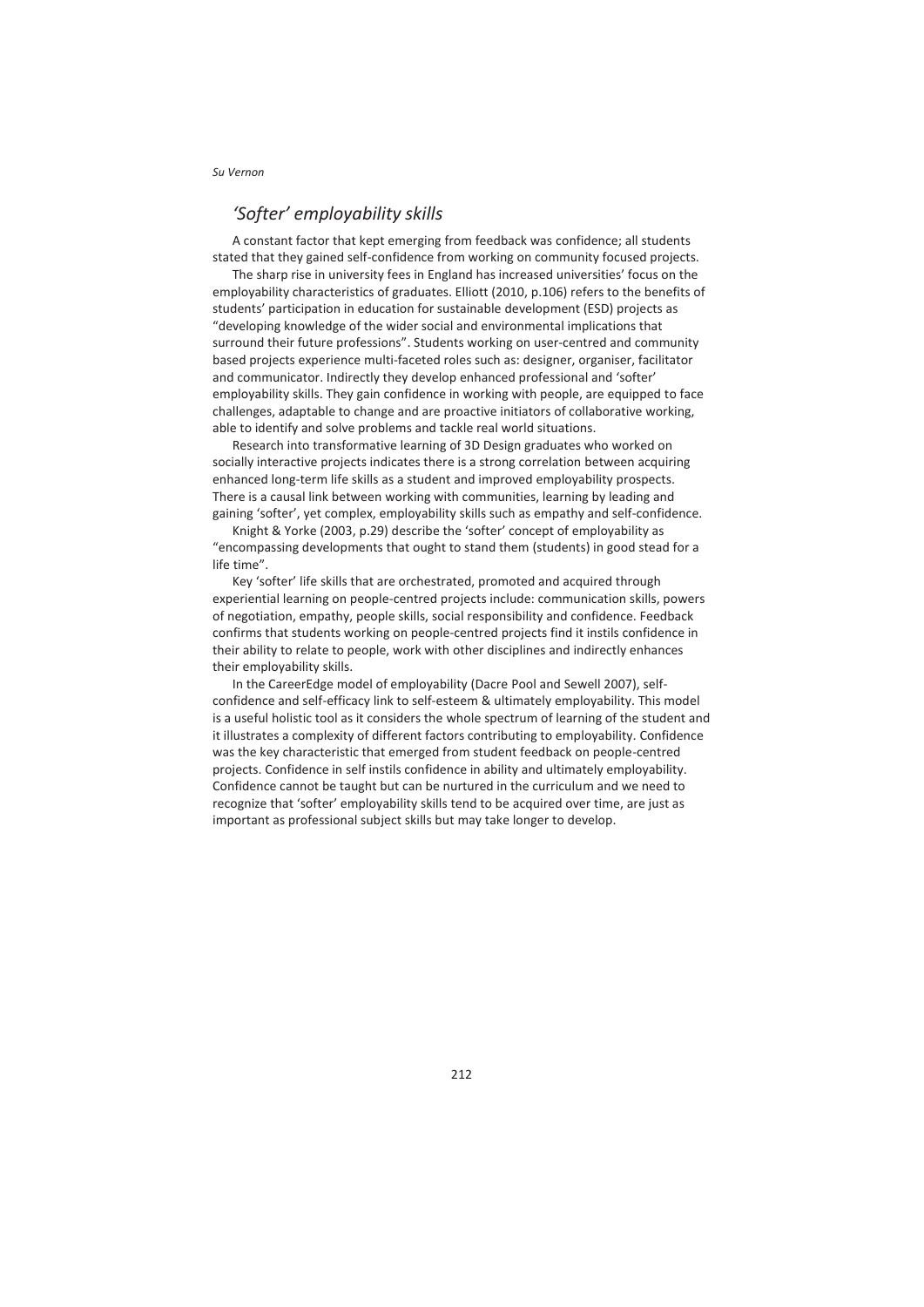*Design education for social sustainability* 



*Figure 1. Dacre Pool & Sewell (2007)* 

#### *People-Centred Project Platform*

Building on pedagogic development with people-centred participative projects, it was recognized that students could be better prepared for working within communities and the interlocking complexities of linking design and social behaviour. It was also identified that many students across different subjects in Art, Design, Media and Performance work in uncontrolled project environments external to the University and share many similar issues. This led to the development of an educational web based resource, the People-Centred Project Platform. It provides a digital platform for the clustering and sharing of information relating to working with people and community focused methods of working. It is a shared learning and teaching resource accessible for all arts disciplines; a package of advice, tools, methods and training to cover different scenarios associated with external project working. It also provides guidance for protocols and regulatory frameworks for students to work confidently and safely within the community and share good practice across disciplines through an on-line project forum.

This collection of resources enhances pedagogy and technology enhanced learning. It encourages flexibility of learning, facilitates the sharing of knowledge and ideas, and allows for networking and community building between disciplines. The resources can be selected and incorporated into modules to aid and supplement subject delivery. It consists of six content sections: Methods, Social, Connecting, Legal, Paradigms, Shared.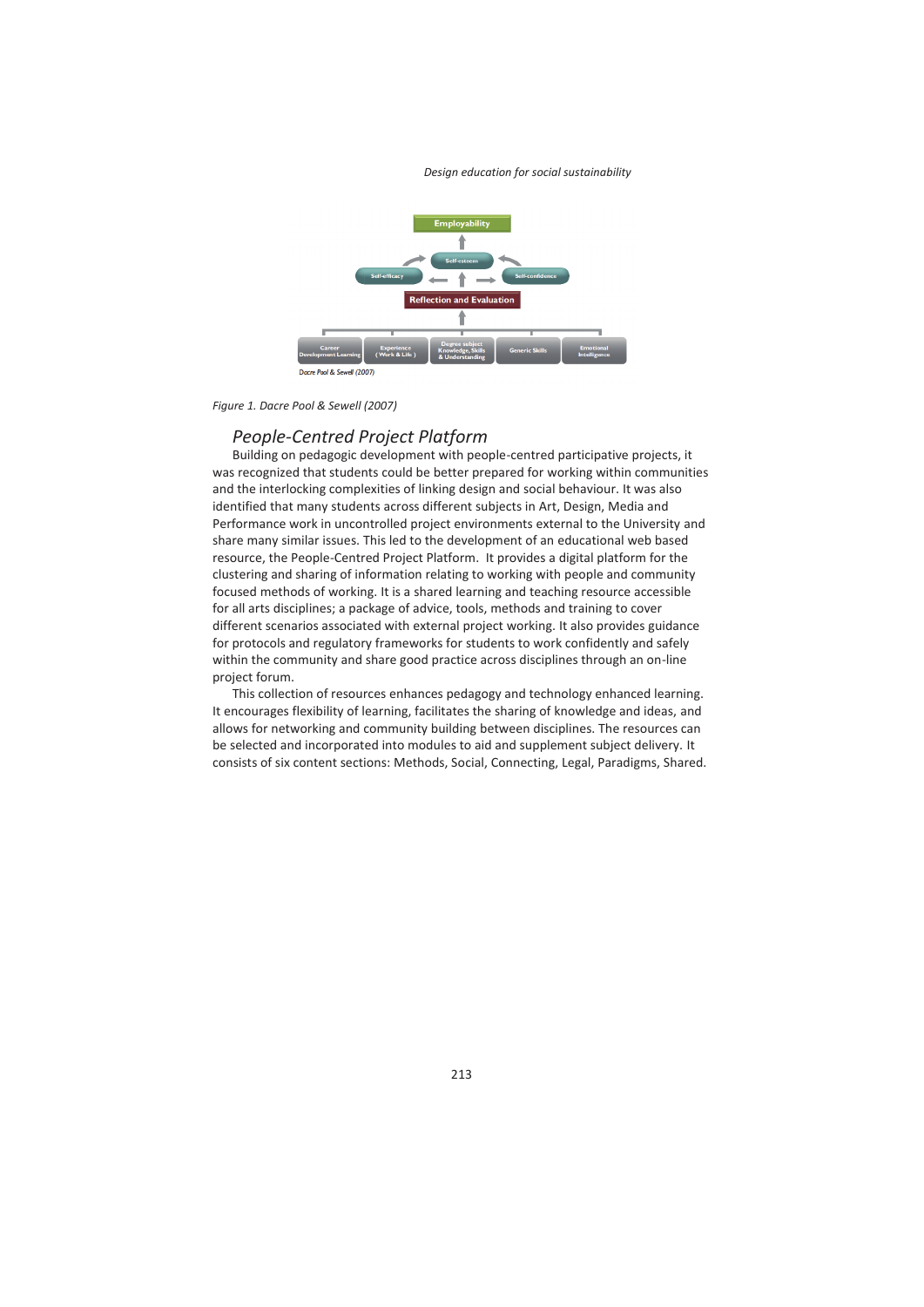

*Figure 2. People Centred Project Platform.* 

|  |  |  |  |  | Table 5. People Centred Project Platform, content sections. |
|--|--|--|--|--|-------------------------------------------------------------|
|--|--|--|--|--|-------------------------------------------------------------|

| People centred project platform |  |
|---------------------------------|--|
|                                 |  |

| Methods   social   connecting   legal<br>shared<br>paradigms |
|--------------------------------------------------------------|
|--------------------------------------------------------------|

| <b>Methods</b> | Examples of social science and design ethnography research methods.         |
|----------------|-----------------------------------------------------------------------------|
|                | Techniques of working with and engaging people to find out what they think, |
|                | do, feel, like and wish for.                                                |
| Social         | Guidelines for working with people, groups and communities.                 |
|                | Advice for running workshops and forums and promoting cultural and social   |
|                | awareness.                                                                  |
| Connecting     | Advice for approaching people and organisations.                            |
|                | Communication methods                                                       |
|                | Establish a critical framework.                                             |
| Legal          | Legislative advice                                                          |
|                | Regulatory frameworks and responsibilities.                                 |
| Paradigms      | Links to key examples                                                       |
|                | Exemplars of external companies and organisations.                          |
| <b>Shared</b>  | A forum space for sharing ideas and exhibiting project work.                |

The cross-disciplinary nature of the collection of resources is appropriate for any course where students engage with community-focused projects and work with people outside of the university environment.

## **Conclusions**

Research indicates that there is a causal relationship between students engaging with community-based, people-centred projects whilst at university and gaining 'softer', yet implicitly important, long-term, life and employability skills. We need to acknowledge the transformative learning that takes place, possibly over a longer time frame, and allow flexibility in our assessment processes and design of learning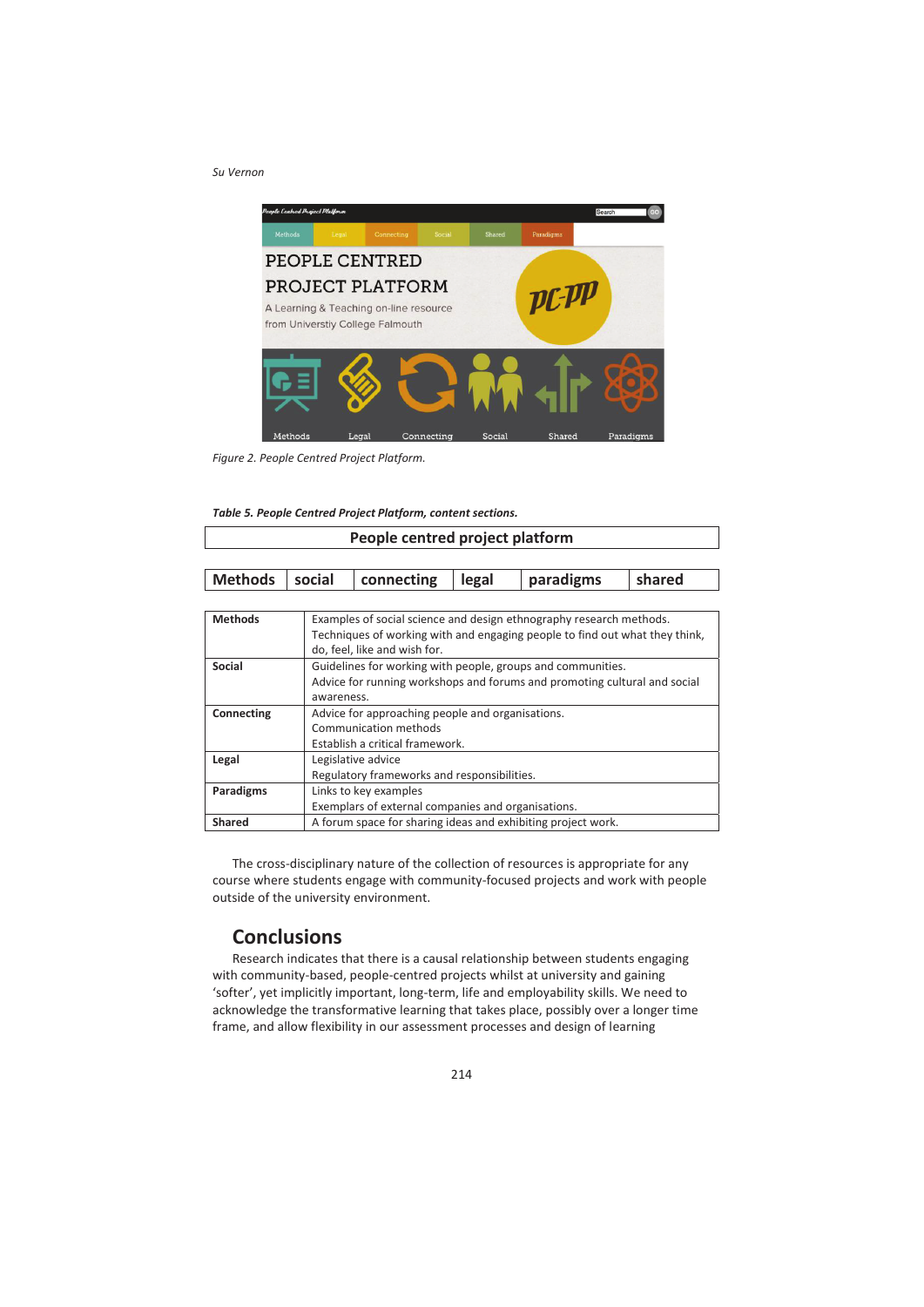outcomes to recognize this journey. It could be argued that the same students would succeed in employability terms without a social engagement experience and there is also an inherent link with personality traits and an ability to engage with people. However, the corollary of research has indicated that nurturing people skills through working on social innovation projects increases empathy and self-confidence. This is directly linked to gaining professional confidence and ability, and correlates with enhanced employability skills. These socially orientated skills are not only applicable to designers, they can be applied to students across a spectrum of courses and provide a common theme for linking interdisciplinary projects and practice.

# **References**

- 1) IDEO: www.ideo.
- 2) DOTT, Designs of the Time: www.dottcornwall.com www.designcouncil.org.uk
- 3) SEA Communications www.seacommunications.com Think Public: www.thinkpublic.com

Barnwell, Maurice. 2011. *Design, Creativity & Culture.* London: Black Dog Publishing. Bichard, Jo-Ann and Rama Gheerawo. 2011. "The Ethnography in Design". In *Design Anthropology, Object Culture in the 21st Century,* edited by Alison J. Carke, 45-55. Austria: SpringerWienNewYork.

Dacre Pool, L. and Sewell. 2007. "CareerEDGE Model of Employability". In *Pedagogy for Employability*. 2012. Edited by Ann Pegg, Jeff Waldock, Sonia Hendy-Isaac, Ruth Lawton. York: The Higher Education Academy.

Dacre Pool, L. and Sewell. 2007. "The Key to Employability. Developing a practical model of graduate employability". *Education and Training*. 49 (4): 277-289. http://www.uclan.ac.uk/information/uclan/employability/careeredge.php

Eliott, J. 2010. Insights into Transformative Learning through Education for Sustainable Development. Learning and Teaching in Higher Education, Issue 5, 2010-11.

Julier, Guy. 2008. "Practising Design Culture: Notes on the Alignment of Complexity and Pedagogy" in *Design Pedagogy Research*, edited by Kate Hatton, 1-8. Leeds: Jeremy Mills Publishing.

Knight, Peter, and Mantz Yorke. 2003. *Assessment, Learning and Employability*. Maidenhead, Berkshire: Open University Press.

Kolb, David A. 1984. *Experiential Learning: Experience as the Source of Learning Development.* New Jersey: Prentice Hall.

Lee, Yanki. 2011. "I-Design 3 Extending Active Living through more effective inclusive design". In *The Helen Hamlyn Centre for Design Yearbook*. 20-21*.* London: Royal College of Art.

- Manzini, Ezio. 2011. "Design Schools as agents of (sustainable) change: A Design Labs Network for an Open Design Program". In *Researching Design Education,* edited by Erik Bohemia, Brigitte Borja de Mozota, Luisa Collina, 9-16. Cumulus Association and **DRS**
- Pegg, Ann, Jeff Waldock, Sonia Hendy-Isaac, Ruth Lawton. 2012. *Pedagogy for Employability*. York: The Higher Education Academy.
- Sanders, Elizabeth B.N. 2002. "From user-centered to participatory design approaches". In *Design and the Social Sciences: Making Connections*, edited by Jorge Frascara, 1- 8. London: Taylor & Francis.